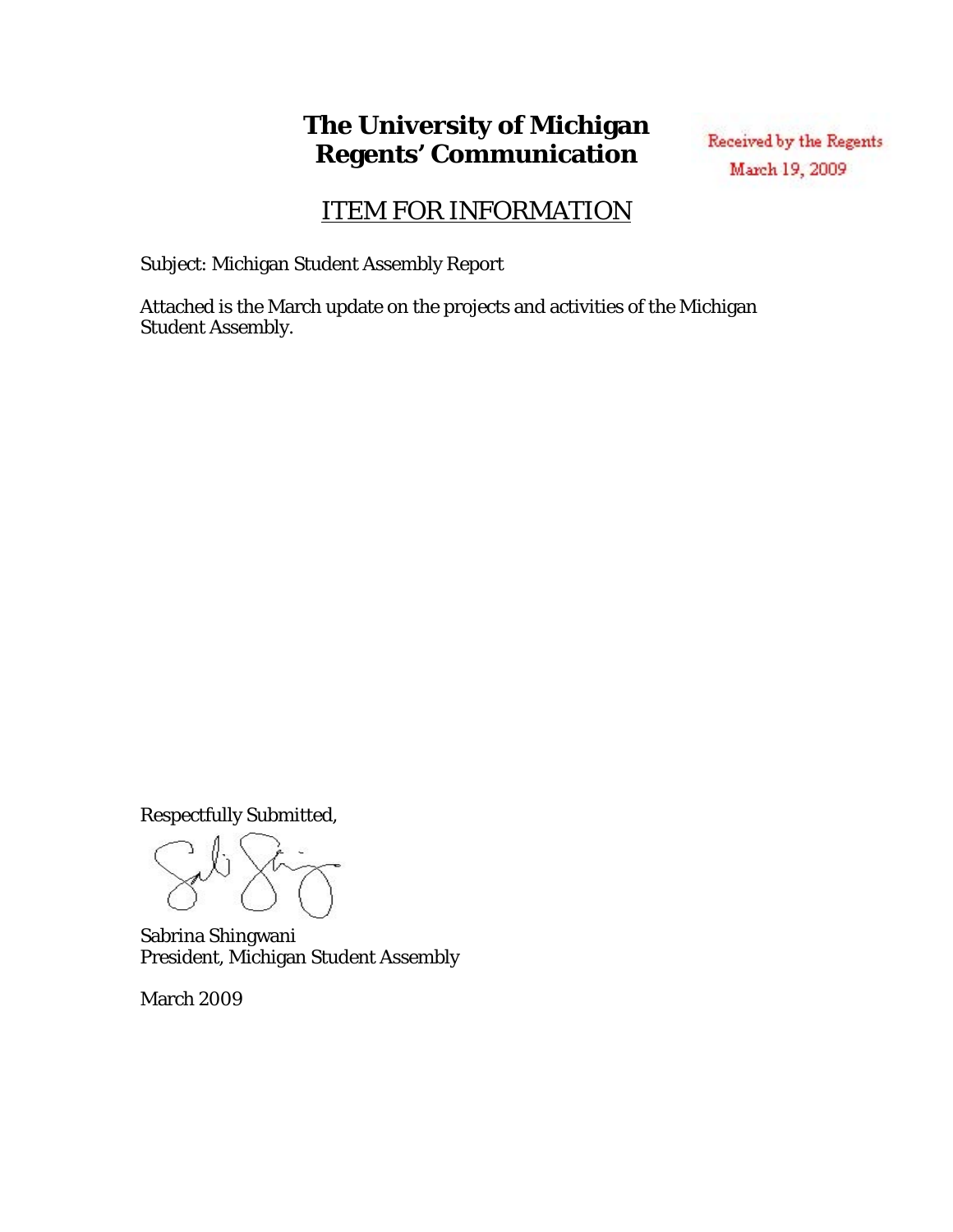

Dear President Coleman, Regents, and Executive Officers,

We appreciate the opportunity to present to you. Here is a list of initiatives on which MSA has been working:

*LGBT Issues* – We invite you to out kick off for Spring Pride Week with annual Spring Pride Rally on Monday, March 16<sup>th</sup> at noon in the Diag where we have invited students, faculty and staff to perform, write poems, songs or speeches about their LGBTA pride. We have also planned a week's worth of events, including a Spring Pride Dance, a keynote speech by Jeff Sheng (a photographer for LGBT student-athletes), and Discussion of Faiths (a dialogue about the intersectionality of sexual orientation and faith) among other social and educational events.

*MSA Elections* – The campaign period has now begun for the MSA elections. We have three parties with slates of both representative and presidential/vice presidential candidates as well as one independent running for a representative seat. To increase voter turnout this semester, MSA has added polling stations to several residence halls and academic buildings, submitted ads into campus newspapers and Facebook, ordered bus signs and Diag board, reached out to student leaders to encourage their organizations' members to vote, visited student organization and other student government meetings to make announcements about the elections, working with ITCS to advertise the elections on university computers, and have been using traditional methods of flyering and emailing. We have also organized a debate for Monday, March 16th where students will be able to directly ask the presidential and vice presidential candidates questions about their visions and plans for MSA.

*Disability Issues* – After spending the past month collecting student testimonials regarding disability issues on campus, we now have a considerable list of concerns to tackle. We are now working very closely with the University's ADA Coordinator and Services for Students with Disabilities on parking accessibility, building accessibility, education for professors and students at large about the needs of students with disabilities, and creating social support systems for new students that have disabilities.